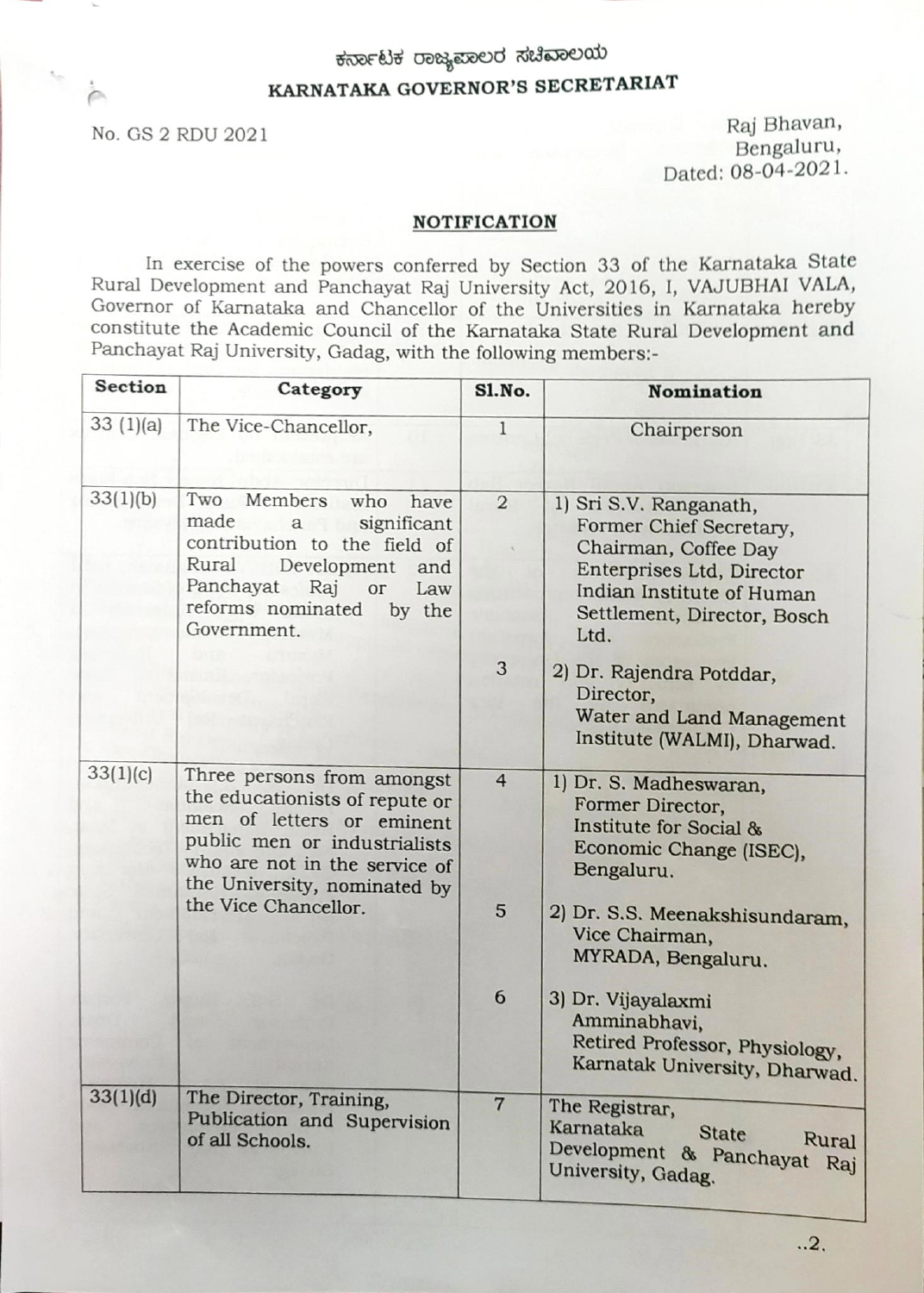| 33(1)(e) | for<br>The Director, Centre<br>and<br>Research, Innovation<br>Evaluation.                                                                                                                                                           | 8  | Prof. N. Shivanna,<br>Retired Professor, Institute for<br>Social & Economic<br>Change<br>(ISEC), Bengaluru,<br>Visiting Professor,<br>Rural<br><b>State</b><br>Karnataka<br>Development & Panchayat Raj<br>University, Gadag.                                |
|----------|-------------------------------------------------------------------------------------------------------------------------------------------------------------------------------------------------------------------------------------|----|--------------------------------------------------------------------------------------------------------------------------------------------------------------------------------------------------------------------------------------------------------------|
| 33(1)(f) | All Heads of the Schools                                                                                                                                                                                                            | 9  | present there<br>are<br>At<br>no<br>permanent faculty.<br>Specific<br>regulations for the nominations<br>are to be made.                                                                                                                                     |
| 33(1)(g) | All Heads of Regional Centres                                                                                                                                                                                                       | 10 | At present no Regional Centres<br>are established.                                                                                                                                                                                                           |
| 33(1)(h) | Director, Abdul Nazeer Sab<br>Institute<br>of<br>Rural<br><b>State</b><br>Development, Mysore                                                                                                                                       | 11 | Director, Abdul Nazeer Sab State<br>Institute of Rural Development<br>and Panchayat Raj, Mysore.                                                                                                                                                             |
| 33(1)(i) | Three members<br>of<br>the<br>teaching staff, representing<br>Professors,<br>Associate<br>Professors and<br>Assistant<br>Professors of the University<br>by seniority and rotation<br>nominated<br>by<br>the<br>Vice<br>Chancellor. | 12 | 1) Dr. TBBSV Ramanaiah, Retd<br>Professor, Dept. of Studies in<br>Social Work University of<br>Mysore, Manasagangothri,<br>and Honorary<br>Mysuru<br>Professor, Karnataka State<br>Rural Development and<br>Panchayat Raj University,<br>Gadag.              |
|          |                                                                                                                                                                                                                                     | 13 | 2) Dr. N. S. Mahendrakar,<br>Scientist-G<br>Former<br>and<br>Head, Department of Meat,<br>Fish and Poultry Technology,<br>CFTRI, Mysuru. Honorary<br>Professor, Karnataka State<br>Rural<br>Development<br>and<br>Panchayat<br>Raj University,<br>Gadag.     |
|          |                                                                                                                                                                                                                                     | 14 | 3) Dr. S.S.<br>Hugar,<br>Former<br>Professor<br>and<br>Dean,<br>Department<br>of<br>Commerce<br>Karnatak<br>University,<br>Dharwad,<br>Honorary<br>Professor,<br>Karnataka State<br>Rural<br>Development<br>and<br>Panchayat<br>Raj<br>University,<br>Gadag. |

W